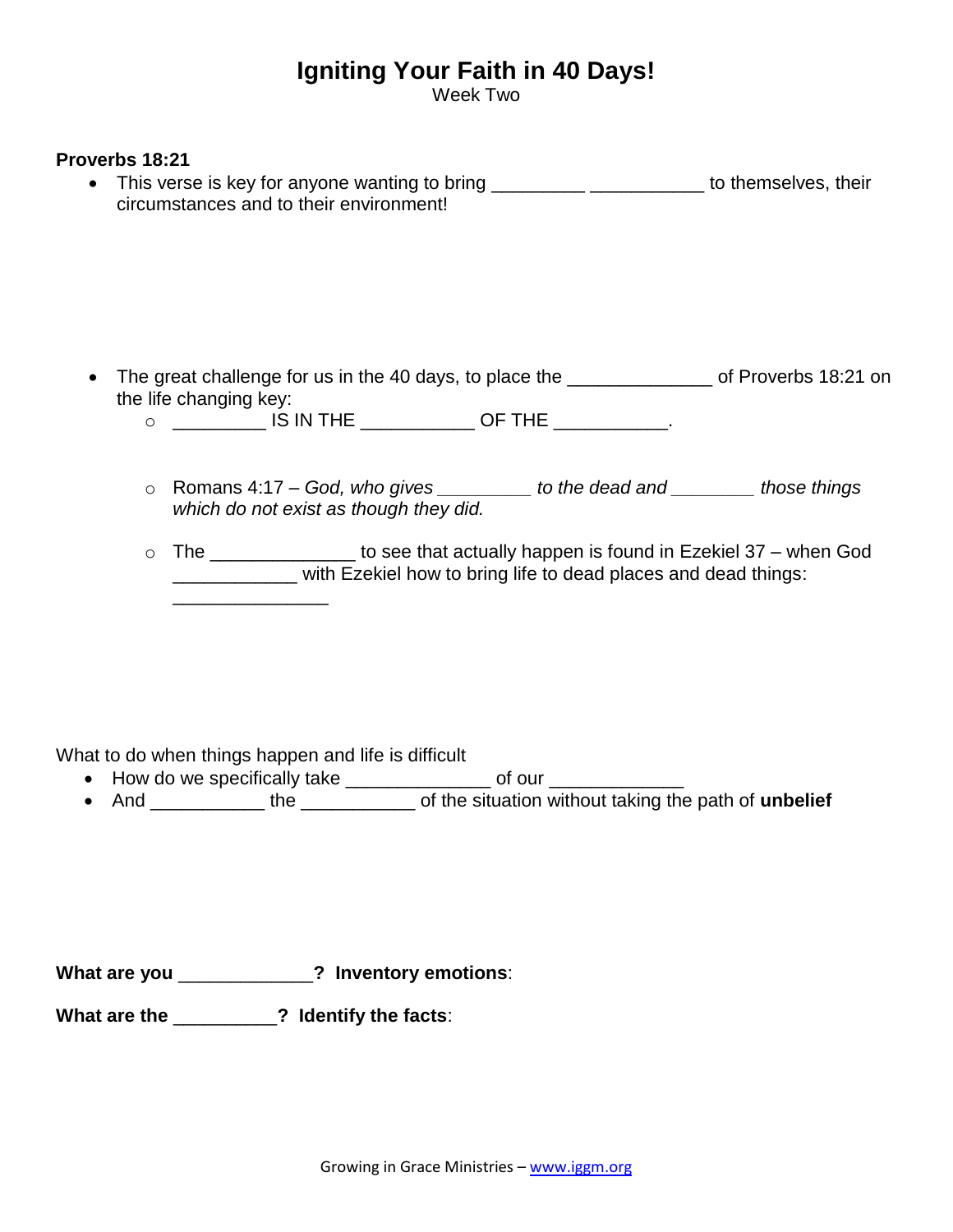After you and the Lord have identified the emotions and the facts – here are three important questions to dialogue with Him about:

- 1. Lord, how do you \_\_\_\_\_\_\_\_ my circumstance? What are you \_\_\_\_\_\_\_\_\_ about it?
- 2. Lord, who am I his situation because I am in Christ and He lives inside of me?
- 3. Lord, what or who do you want to **EXCOCOCOCOCOCOCOCOCOCOCOCOCOCOCOCOCOCOC** in this situation?

Here's how we ignite and grow our faith with \_\_\_\_\_\_\_\_\_\_\_\_\_\_\_\_\_:

- what God has said about our circumstances. **Result?** We learn how to **a** in our circumstances.
- who we are in Christ in this particular situation. **Result?** We master how to \_\_\_\_\_\_\_\_ in opposition to the enemy.
- \_\_\_\_\_\_\_\_\_\_ to the Lord with thanksgiving who He is for us in the scenario in which we are involved. **Result?** We embrace the \_\_\_\_\_\_\_\_\_ and the \_\_\_\_\_\_\_\_\_\_\_\_ that come to us through Jesus.

**PUT IT INTO PRACTICE**: Consider a current situation in your life right now.

- What are your emotions about it? What are you thinking about it?
- What are you speaking and declaring about it?
- What are the facts verses the presumptions? What lies do you believe about? **STOP!**
- What are Father, Jesus and Holy Spirit saying about it?
- Who are you becoming in this situation because Jesus lives on the inside of you?
- Who is the Lord for you in this situation? **REPENT OF WRONG CORE BELIEFS. REPLACE WITH TRUTH AND PROMISES FROM THE LORD! CONFESS. DECLARE. PROCLAIM.**
- True **will result in having our mind changed. It is not a focus on changing our** actions to please God. Godly  $\begin{array}{ccc} + & 1 & + & 1 \\ + & - & - \end{array}$  = True repentance
- The \_\_\_\_\_\_\_\_\_\_\_\_\_ of identifying our emotions, thinking, speaking and facts over a situation is not being faithless and negative. Nursing them, dwelling on them, speaking and thinking from them without looking to God's perspective is  $\qquad \qquad$  !
- Eliminating \_\_\_\_\_\_\_\_\_ words does not create life. \_\_\_\_\_\_\_\_ is released by speaking the right words that are in agreement with God.
- In the Spirit we must \_\_\_\_\_\_\_\_ our way \_\_\_\_\_\_\_\_ of our trials and into our destinies. What we believe must be spoken and setting the setting of the spoken of  $\sim$

\_\_\_\_\_\_\_\_ IS IN THE \_\_\_\_\_\_\_\_\_ OF MY \_\_\_\_\_\_\_\_\_\_!!